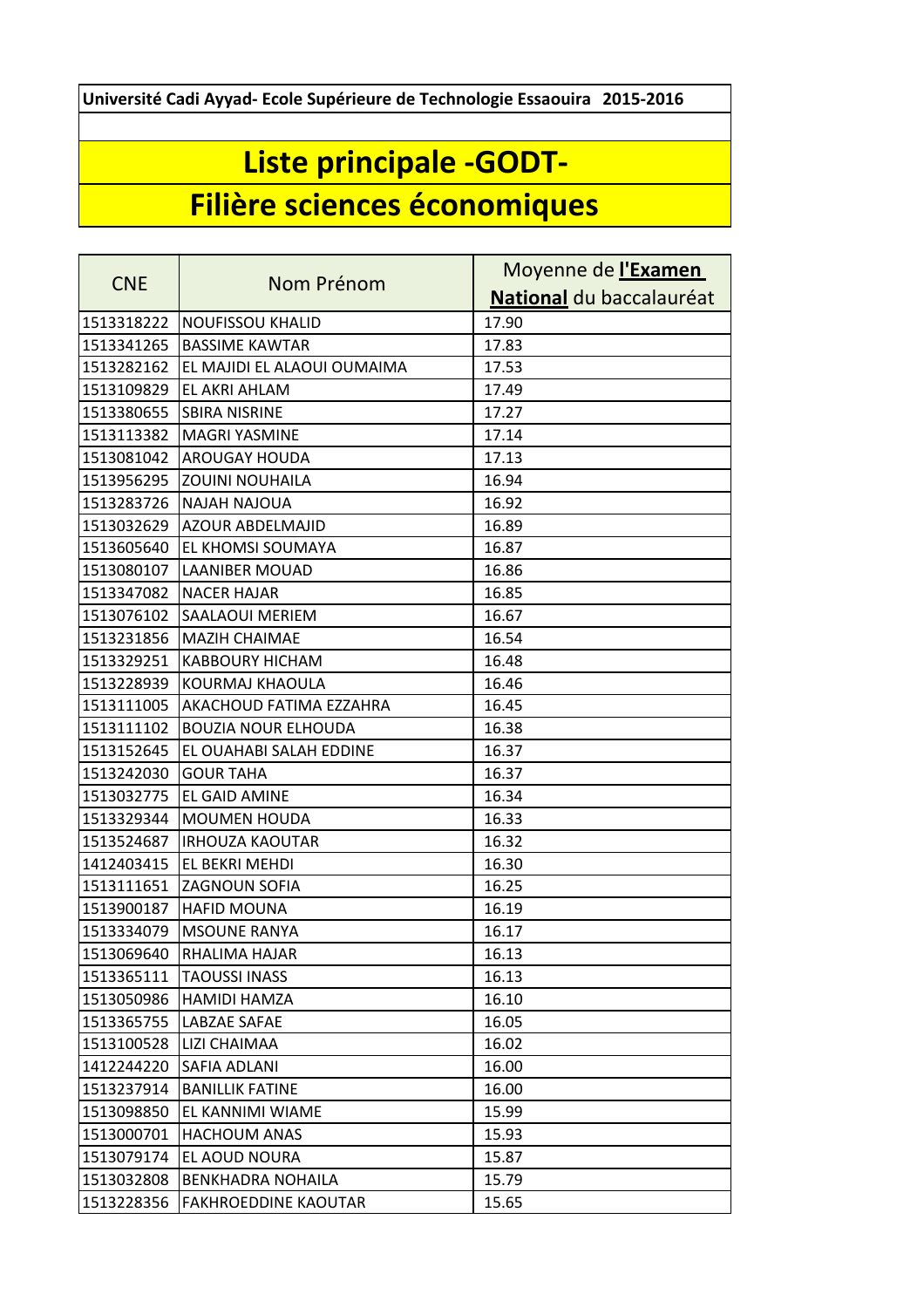| 1513543932 | <b>BONO SOUFIANE</b>       | 15.64 |
|------------|----------------------------|-------|
| 1513377313 | <b>BELLA KHADIJA</b>       | 15.62 |
| 1513154147 | <b>BARODI MOHAMED</b>      | 15.61 |
| 1513228957 | <b>OUAZIZE WIJDANE</b>     | 15.60 |
| 1513244516 | LAAJRAOUI SOUMAYA          | 15.60 |
| 1513024148 | ELBEKRI MOHAMED ALI        | 15.59 |
| 1513244352 | SAMIR IBTISSAM             | 15.55 |
| 1513365194 | <b>OUAAR SALMA</b>         | 15.54 |
| 1513173966 | <b>AZNAD ZAKARIA</b>       | 15.53 |
| 1513083197 | KHANJAR RIHAB              | 15.52 |
| 1513228917 | LIDAMI HAJAR               | 15.46 |
| 1513242470 | <b>BOUKHERBANI ZINEB</b>   | 15.44 |
| 1513549296 | EL ACHRAKI WALID           | 15.42 |
| 1512099565 | <b>EL BAZ GHIZLANE</b>     | 15.40 |
| 1513100256 | EL HOUAM NOUHAYLA          | 15.39 |
| 1513303608 | EL MEFTAHY MOHAMED         | 15.39 |
| 1513950670 | EL MAHI REDA               | 15.29 |
| 1513100838 | CHARAK OUMAIMA             | 15.28 |
| 1513280727 | <b>BAMALK YASSINE</b>      | 15.26 |
| 1513231971 | EL FOUZARI HAITAM          | 15.24 |
| 1513764533 | ASLAM MOUNA                | 15.19 |
| 1513365196 | RAHHALI IMANE              | 15.15 |
| 1513777425 | <b>BOURAK MAHMOUD</b>      | 15.15 |
| 1513331096 | ETTAGMOUTI ALI             | 15.14 |
| 1513803200 | <b>BOURAMTANE ILIASS</b>   | 15.10 |
| 1513244603 | <b>OUBADDOU LAMYAE</b>     | 15.07 |
| 1513111686 | <b>LAFDILI ZINEB</b>       | 15.06 |
| 1513231538 | <b>ESSADDIKI NOUHAILA</b>  | 15.06 |
| 1513244678 | <b>KANNAOUI YOUNES</b>     | 15.06 |
| 1513551477 | EL HORRE CHAIMAE           | 15.05 |
| 1412610523 | <b>SEBBANI SAAD</b>        | 15.04 |
| 1513684206 | <b>ATANAN FATIMA ZOHRA</b> | 15.04 |
| 1412064698 | <b>KENZA BOUZBOUZ</b>      | 15.02 |
| 1513074567 | ELMARBOUH OUALID           | 15.02 |
| 1513284813 | BENDADA SARA               | 15.02 |
| 1513004123 | DAAKIR ILHAM               | 15.01 |
| 1513077463 | OUAHI HAFSA                | 15.01 |
| 1513077465 | ELDALI LAILA               | 15.00 |
| 1513244448 | ETTEMRI JIHANE             | 14.94 |
| 1513111107 | AJABA KHAWLA               | 14.92 |
| 1412098577 | <b>KENZA BENNIS</b>        | 14.89 |
| 1513085507 | AATTAR ACHRAF              | 14.89 |
| 1513092690 | RAMI CHADI                 | 14.88 |
| 1513365482 | <b>BOUARGAN ALI</b>        | 14.85 |
| 1513324137 | EL IDRISSI MOHAMED AYMAN   | 14.82 |
| 1513282049 | ADYB LAMIA                 | 14.80 |
| 1513019731 | <b>ZENNO M HAMED</b>       | 14.79 |
| 1513079111 | KOUMIZA MARWA              | 14.77 |
| 1513098829 | <b>BOUSKKOUR SOUKAINA</b>  | 14.74 |
| 1513242628 | <b>SBYOU KAOUTAR</b>       | 14.71 |